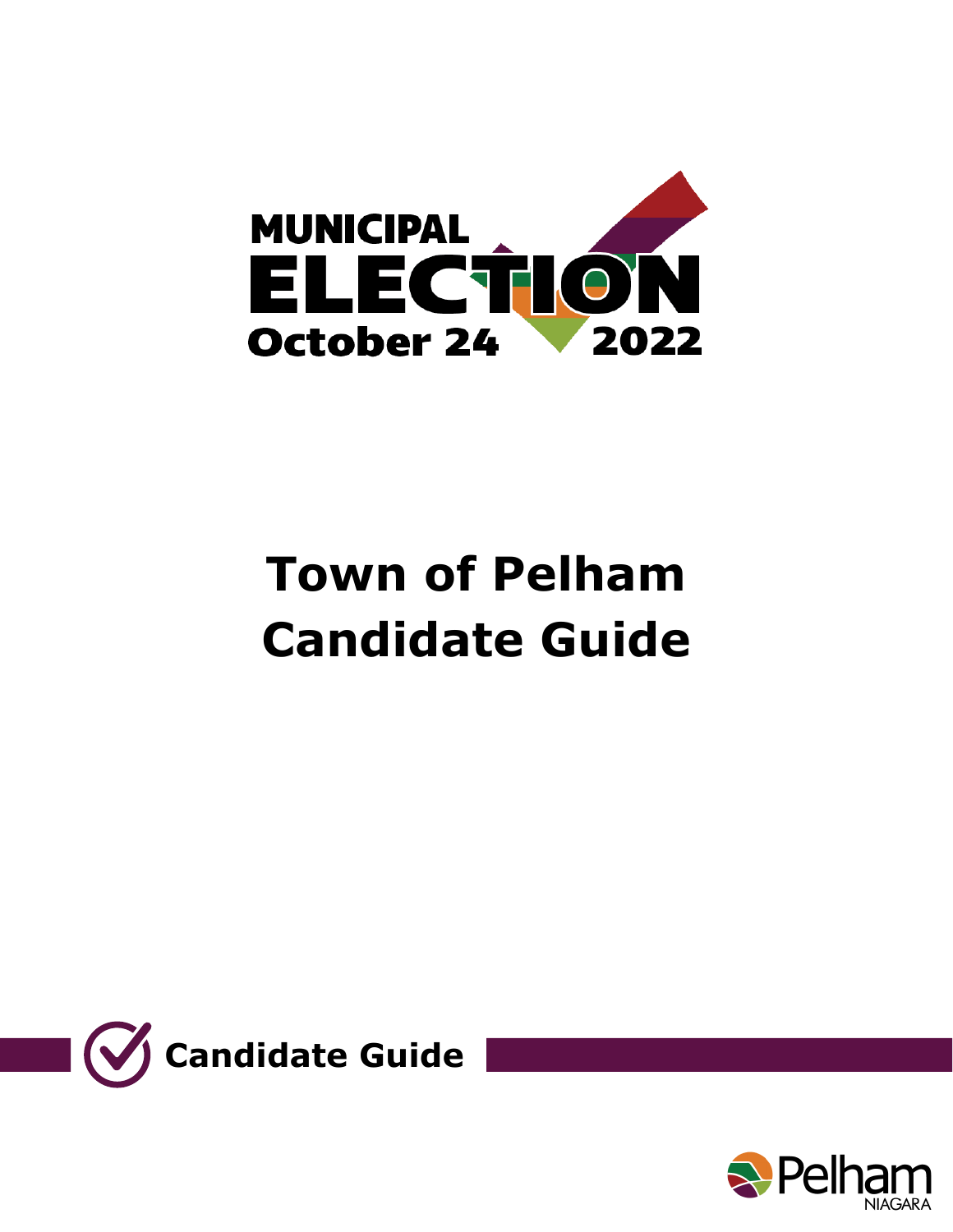# **Table of Contents**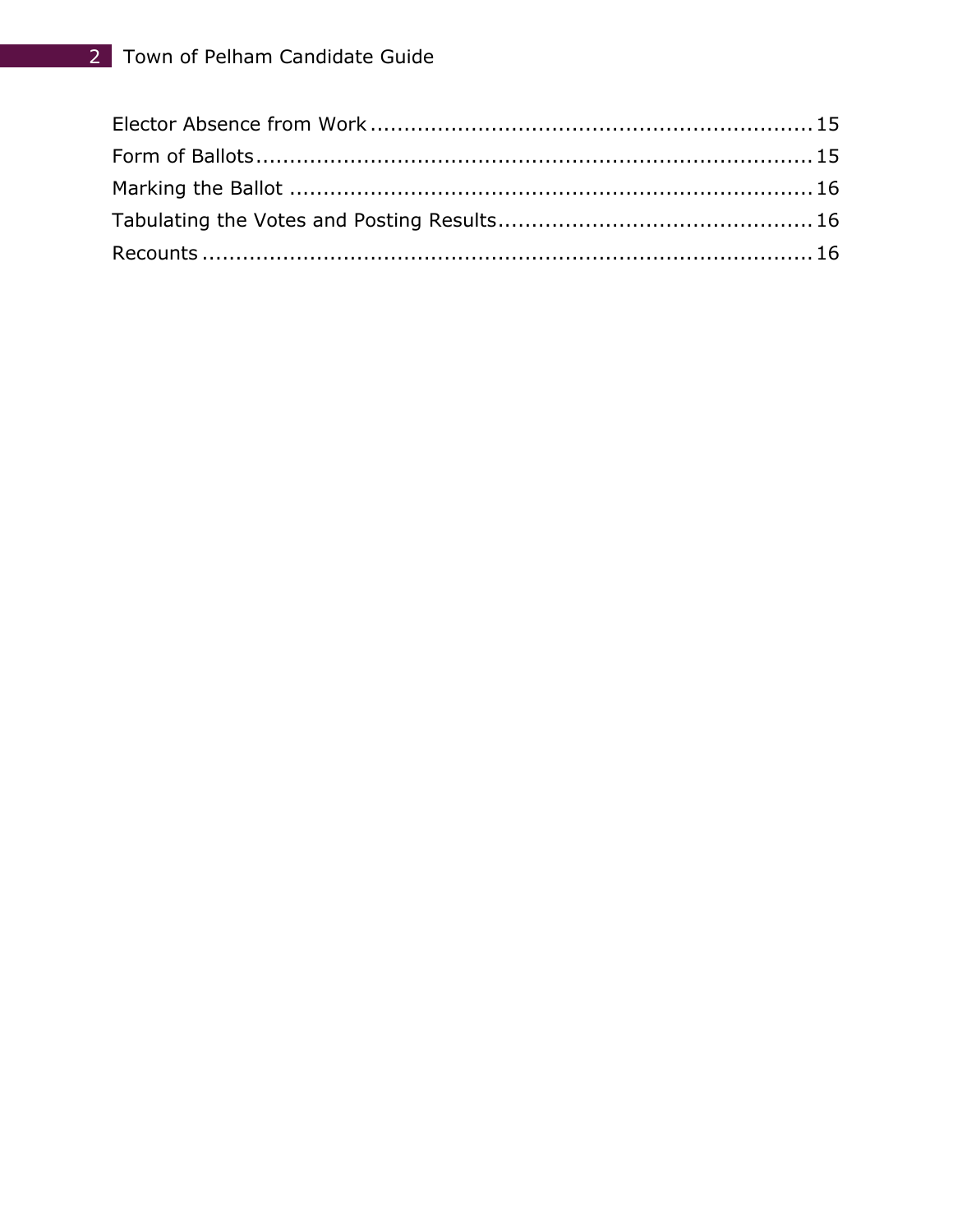# <span id="page-3-0"></span>**Introduction**

Congratulations on your decision to run for an elected office in the Town of Pelham. This guide has been assembled to help you better understand the roles of elected officials, the conduct of candidates and their campaign teams during the election process, and is intended as a supplement to the guide published by the Province of Ontario for Ontario municipal council and school board elections.

This guide provides you with additional information pertinent to candidates running for local municipal (Town of Pelham and Region of Niagara) or school board office in the Town of Pelham. Candidates are responsible to ensure they comply with all requirements of the *Municipal Elections Act, 1996*, (the "Act") as amended, including election financing regulations and qualifications for nomination.

Additional information may be obtained by contacting the Clerk's Department during regular business hours, Monday-Friday, 8:30 a.m. to 4:30 pm.

All election information and notices will be published on the Town's webpage [www.pelham.ca/election](http://www.pelham.ca/election) and official notices will be published through local media outlets.

# <span id="page-3-1"></span>**The Role of the Clerk**

Section 12(1) of the Act states:

A Clerk who is responsible for conducting an election may provide for any matter or procedure that:

- Is not otherwise provided for in an Act or regulation; and
- In the Clerk's opinion is necessary or desirable for conducting the election. 1996, c.32, Sched.,s. 12(1).

With this in mind, various procedures have been developed with regard to the conduct of the Town of Pelham 2022 Municipal Election, and will be provided to all registered candidates.

# <span id="page-3-2"></span>**Third Party Advertising: An Overview**

The Act introduced a framework for third party advertising on April 1, 2018. The regulations have been introduced to manage unregulated third party advertising that has been increasing during the past several municipal elections.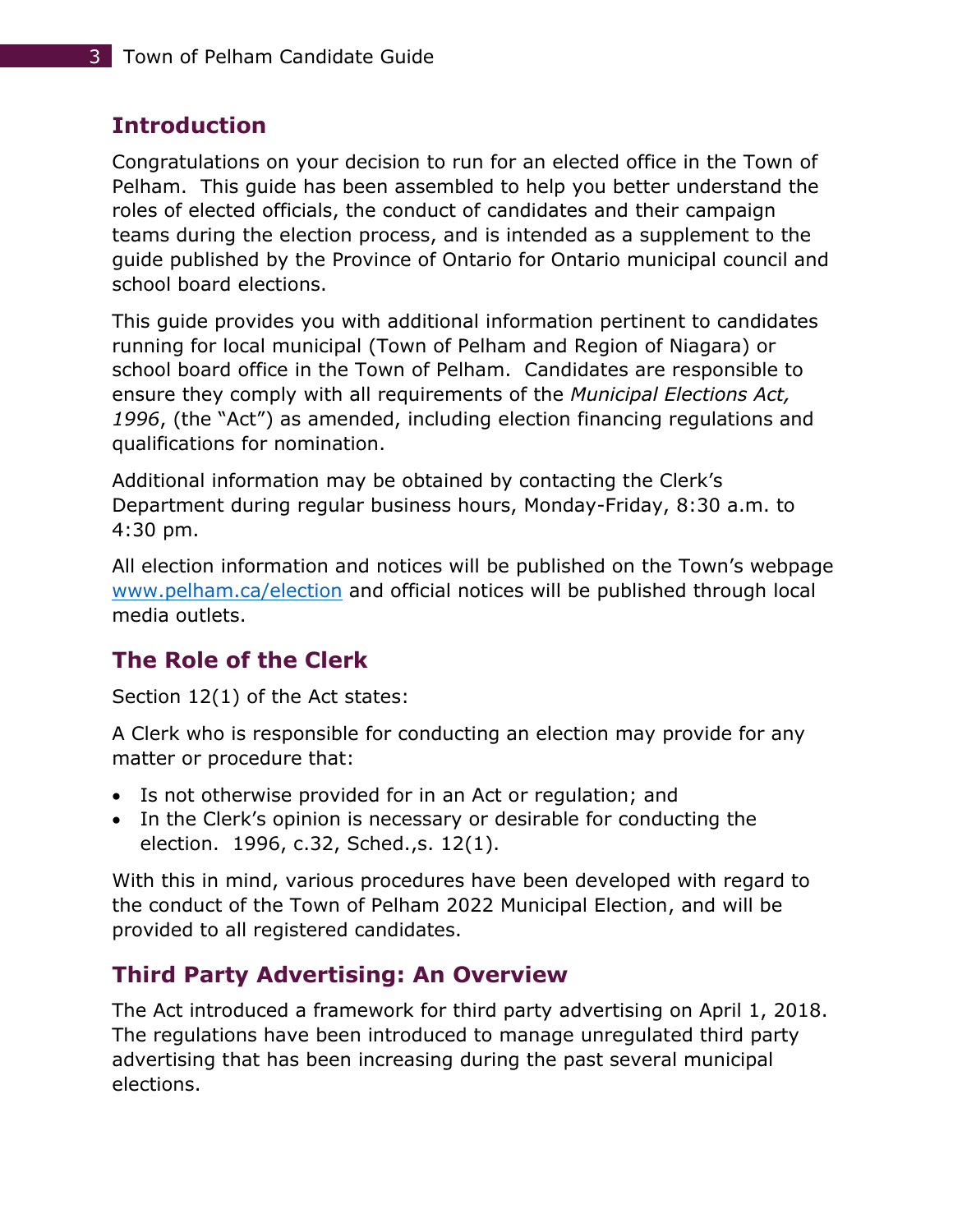A third party advertisement is a message in any medium (billboard, newspaper, radio, social media advertisement, etc.) that supports or opposes a candidate on the election ballot. Third party advertising is also an advertisement message in any medium that supports or opposes a Yes/No referendum question on the ballot.

It is now an offence for any third party advertiser to incur any expense on third party advertising during the restricted election period if they are not registered with the Clerk of the Municipality, or municipalities in cases of more than one, where the advertising occurred. Registration allows a third party advertiser to promote or oppose any candidate in the Municipality.

Third party advertising does not include advocacy or issues-based advertising. Groups that do public outreach can continue their work throughout the election period. As well, advertising that does not cost money to post or broadcast, such as comments made on social media, are not considered to be third party advertising.

#### <span id="page-4-0"></span>**Eligibility**

Only individuals, corporations and unions can register as third party advertisers and/or make contributions to third party advertisers as they are not permitted to make contributions to candidates. Third party advertising must be done independently of candidates. Candidates are not able to direct a third party advertiser.

The following are eligible to file as a third party advertiser:

- An individual who is normally a resident of Ontario;
- Corporations that conduct business in Ontario; and
- Unions who have bargaining rights for employees in Ontario.

The following are ineligible to file as a third party advertiser:

- A registered candidate of the municipal election;
- A Federal political party, association or registered candidate;
- A Provincial political party, association, or registered candidate;
- The Crown; and
- A Municipality or Local Board.

#### <span id="page-4-1"></span>**Requirements**

Third party advertisers must register with each Municipality where they intend to advertise should there be multiple municipalities.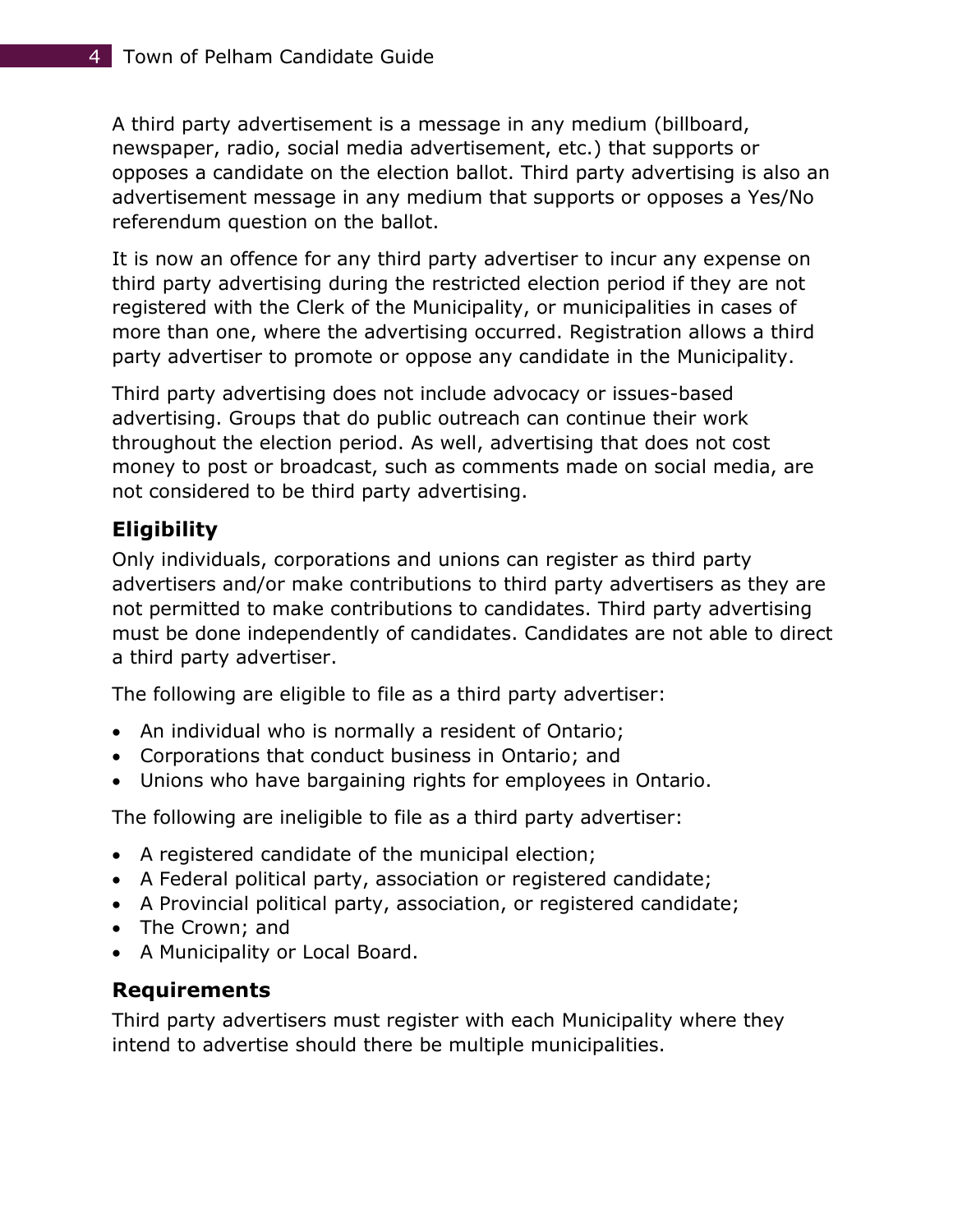- Third party advertisers must file a notice of registration with the Town Clerk in person or by agent. Registration forms are available in the Town Clerk's Office. The registration form must be filled in completely;
- Third party advertisers must sign a declaration of qualification; and
- Registration period: May 2, 2022 to October 21, 2022.

#### <span id="page-5-0"></span>**Mandatory Information on Advertisements**

Third party advertisements must contain:

- Name of registered third party advertiser;
- Municipality where the third party advertiser is registered;
- For print advertisements: Contact information for the third party advertiser (phone number, mailing address, or email address);
- For radio advertisements: A statement indicating who paid for the advertisement; and
- Information to be provided to Broadcasters/Publishers. Third party advertisers must provide broadcasters/publishers doing the third party advertising with the following information in writing:
	- o Name of the registered third party advertiser;
	- o Municipality where the third party advertiser is registered;
	- o Name, address and phone number of the agent/person interacting with the broadcaster/publisher on behalf of the third party advertiser; and
	- $\circ$  Ensure the third party advertiser is aware of their obligations pursuant to section 88.3(5) of the Act.

# <span id="page-5-1"></span>**Campaigning**

Candidates and third party advertisers are permitted access into apartment buildings, condominiums, non-profit housing co-ops and gated communities from 9 a.m. until 9 p.m. in order to campaign.

Landlords and condominium corporations are not allowed to prohibit tenants or owners from displaying campaign signs in their windows.

Candidates and third party advertisers are required to identify themselves on campaign advertisements and signs, so that it is clear who is responsible for each sign and advertisement that appears or is broadcast. For example: "This ad is brought to you by 'John Doe,' 'Corporation Name' or 'Union Name.' "

#### <span id="page-5-2"></span>**Office of the Mayor**

The Mayor is described by the *Municipal Act*, *2001*, Section 225, as the head of Council. The primary legislative role of the Mayor is: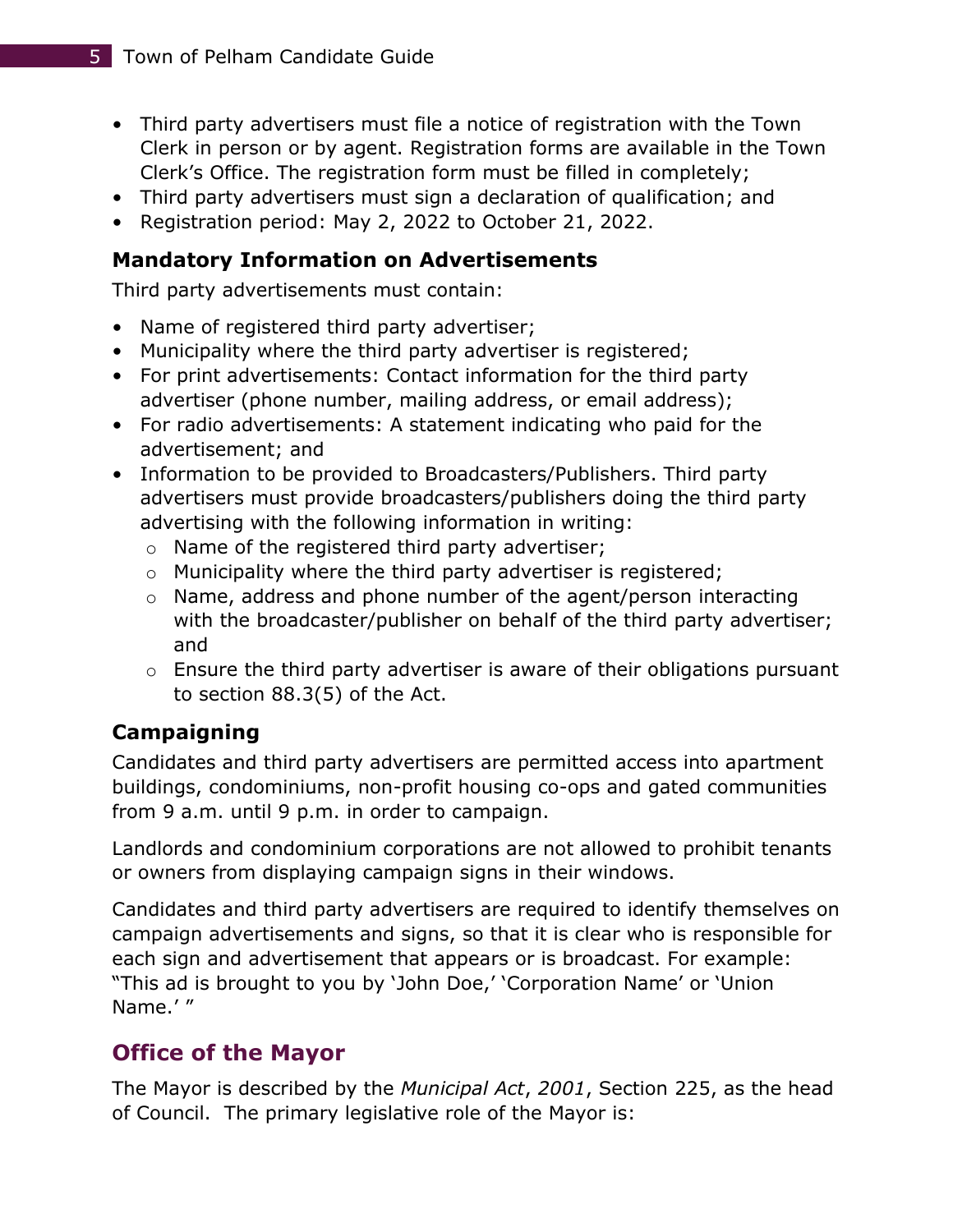- To act as the Chief Executive Officer of the Municipality;
- To preside over Council meetings;
- To provide leadership to Council;
- To represent the Municipality at official functions; and
- To carry out the duties of the Head of Council under this Act or any other Act.

# <span id="page-6-0"></span>**Role of Council Members**

The role of Council is described in the *Municipal Act*, *2001*, Section 224, is:

- To represent the public and to consider the well-being and interests of the Municipality;
- To develop and evaluate policies and programs of the Municipality;
- To determine which services the Municipality provides;
- To ensure that administrative practices and procedures are in place to implement the decisions of Council;
- To maintain the financial integrity of the Municipality; and
- To carry out the duties of Council under this or any other Act.

# <span id="page-6-1"></span>**Candidate Eligibility and Qualifications**

To run for Mayor, Councillor or Regional Councillor a candidate must:

- Be a Canadian Citizen on Election Day;
- Be at least 18 years of age on Election Day;
- Be a resident of the Municipality or a non-resident owner or tenant of land in the Municipality, or the spouse or partner of an owner or tenant of land in the Municipality;
- Not be disqualified by any legislation from holding municipal office;
- Submit a completed and legible Form 1;
- Provide 25 signatures from eligible voters endorsing the nomination upon registration; and
- Pay the required nomination fee.

To run as a Trustee for a local school board a candidate must:

- Be a Canadian Citizen on Election Day;
- Be at least 18 years of age on Election Day;
- Be eligible to be an elector of that school board for which the person is a candidate;
- Not be disqualified by any legislation from holding municipal office;
- Submit a completed and legible Form 1; and
- Pay required nomination fee.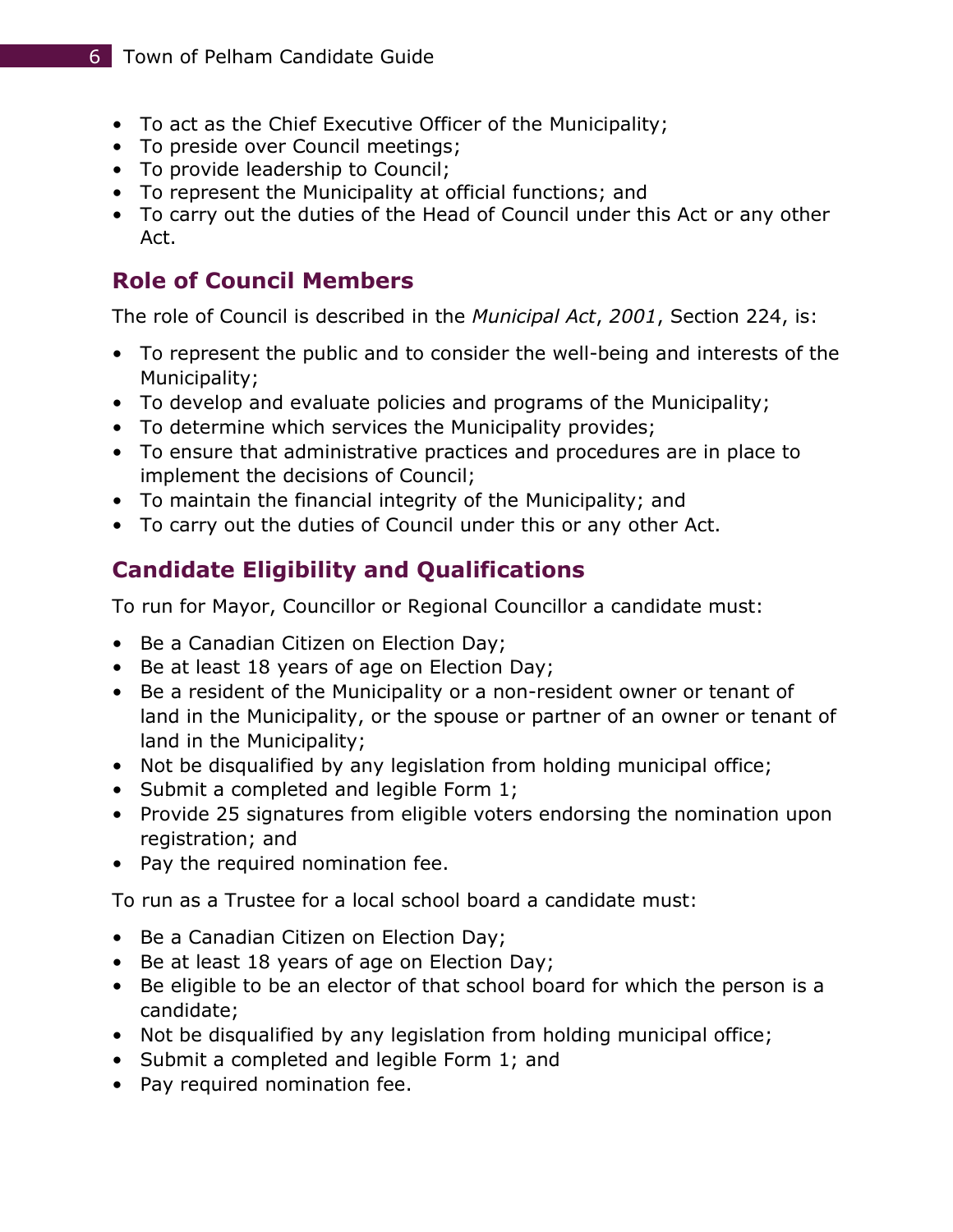#### <span id="page-7-0"></span>**Disqualifications**

The following persons are disqualified from holding office:

- An employee of the Municipality (if you are running for municipal council) or school board (if you are running for school board trustee) unless a leave of absence has been granted;
- A judge of any court, a member of the Legislative Assembly or the Senate or the House of Commons;
- A Crown employee within the meaning of the Public Service Act who is a Deputy Minister or who is in a position or classification designated in the regulations made under that Act for the purposes of Section 11 thereof;
- An inmate of a penal or correctional institute;
- One who ceases to be a Canadian Citizen;
- One who is not a resident, owner or tenant in the Municipality;
- One who is prohibited from voting in an election according to the *Municipal Elections Act, Municipal Act or Education Act;*
- One who has violated financial requirements for filing financial information; and
- Despite the above disqualification, Members of Parliament (MPs), Members of Provincial Parliament (MPPs) and Senators may be nominated for municipal office without having to resign their current seat in Parliament. However, by 2 p.m. on August 19, 2022 (Nomination Day) MPs, MPPs, and Senators will be required to resign their current seat should they wish to continue to seek municipal office.

# <span id="page-7-1"></span>**How to Be Nominated**

#### <span id="page-7-2"></span>**Nomination Period**

The nomination period for the 2022 Municipal and School Board Election begins on Monday, May 2, 2022 and continues to Nomination Day, Friday, August 19, 2022. Nomination papers must be filed with the Clerk during regular business hours (8:30 a.m. to 4:30 pm) by appointment. On Nomination Day, nominations may be submitted only between the hours of 9:00 a.m. and 2:00 p.m.

#### <span id="page-7-3"></span>**Nomination Endorsements**

Twenty Five (25) endorsements must accompany the nomination, in the prescribed form, "Nomination Paper – Form 1" and "Endorsement of Nomination – Form 2". Copies are available through the Office of the Clerk, or through the Town's election webpage.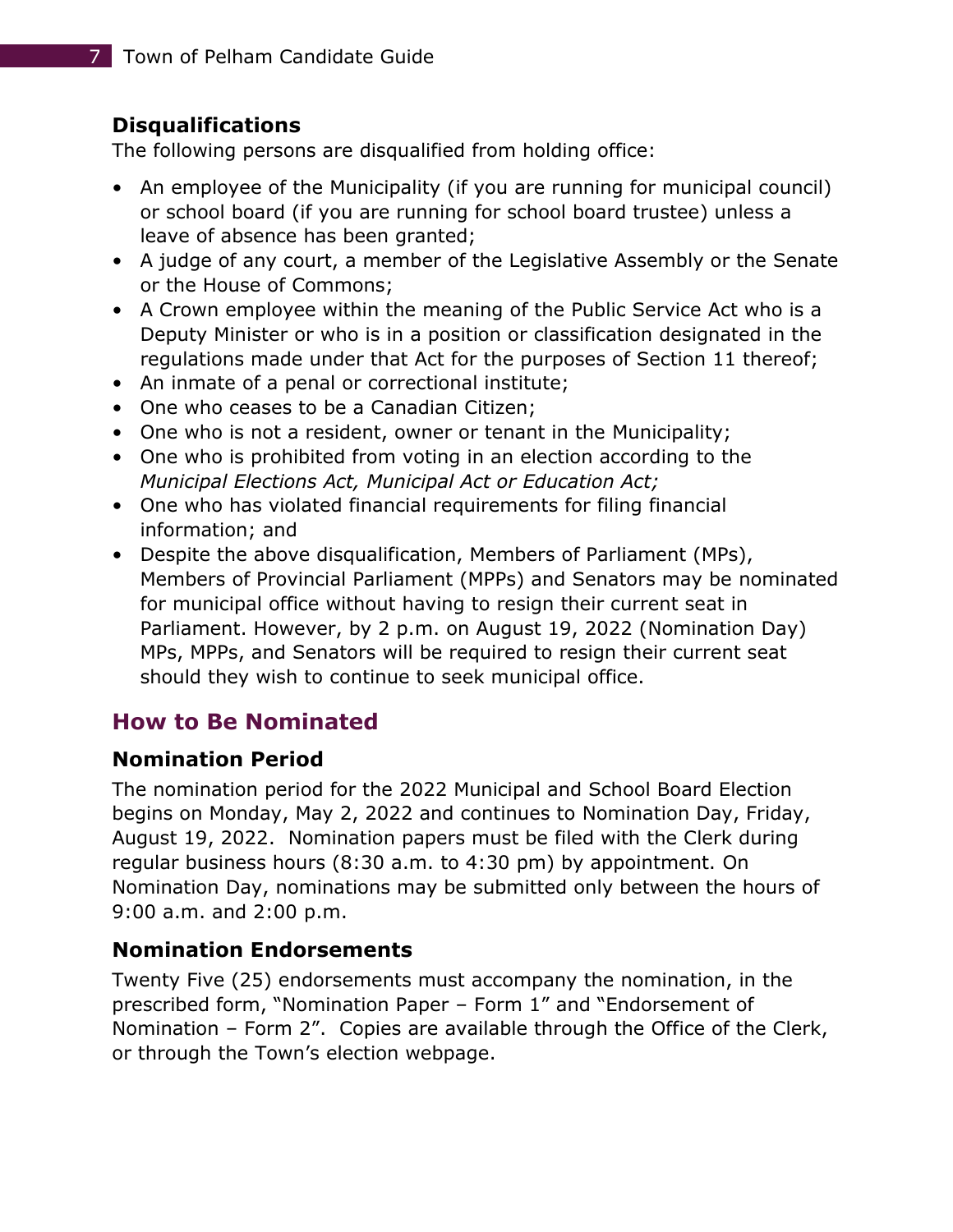#### <span id="page-8-0"></span>**Nomination Forms and Fees**

Nominations must be submitted on the prescribed form and are to be submitted to the Clerk together with payment of the required nomination fee (\$200 for Head of Council and \$100 for all other offices). Payment may be in cash, debit, certified cheque or money order. Credit card payments are not accepted. Filing fees will be refunded if all documents required under subsection 88.25(1) are filed on or before 2:00 p.m. March 31, 2023. The nomination papers must be filed in person by either the candidate or an agent of the candidate. Candidates are required to provide proof of identity and qualifying address within the Town of Pelham when the nomination paper is submitted.

Under the Act, the Clerk will certify or reject the nominations of candidates on or before 4:00 p.m. on August 22, 2022. A candidate who wishes to withdraw their nomination must notify the Clerk in writing by 2:00 p.m. on August 19, 2022. This withdrawal letter may not be faxed or scanned – an original signature is required on all election documents. Candidates who withdraw must submit a financial statement to cover all financial transactions up to the time of withdrawal.

A declaration of qualification must be taken before a Commissioner of Oaths. The Clerk, Deputy Clerk and Legislative and Committee Coordinator can administer this oath. If an agent is filing the nomination on behalf of the candidate, the candidate's declaration must be commissioned prior to the agent filing.

| <b>Monday, May 2, 2022</b><br>to<br>Friday, August 19, 2022<br>(MEA 31 and $33(4)$ ) | Nomination Period: Nomination forms may be<br>filed by candidates beginning Monday, May 2, 2022<br>and on any day thereafter prior to Nomination Day,<br>at any time when the Clerk's Office is open<br>(Monday to Friday, 8:30 a.m. to 4:30 p.m.) and on<br>Nomination Day, Friday, August 19, 2022 when<br>nomination forms may be filed between the hours<br>of 9:00 a.m. and 2:00 p.m. |
|--------------------------------------------------------------------------------------|--------------------------------------------------------------------------------------------------------------------------------------------------------------------------------------------------------------------------------------------------------------------------------------------------------------------------------------------------------------------------------------------|
| <b>Monday, May 2, 2022</b><br>to<br>Saturday, December 31, 2022<br>(MEA 88.24)       | <b>Campaign Period:</b> The campaign period begins<br>when a candidate has filed the nomination form<br>and ends on December 31, 2022. Alternative time<br>periods are in effect if the candidate withdraws the<br>nomination, if the Clerk rejects the nomination, or<br>the candidate extends his/her campaign and is<br>continuing to campaign to erase a deficit.                      |

#### <span id="page-8-1"></span>**2022 Municipal Election Key Dates**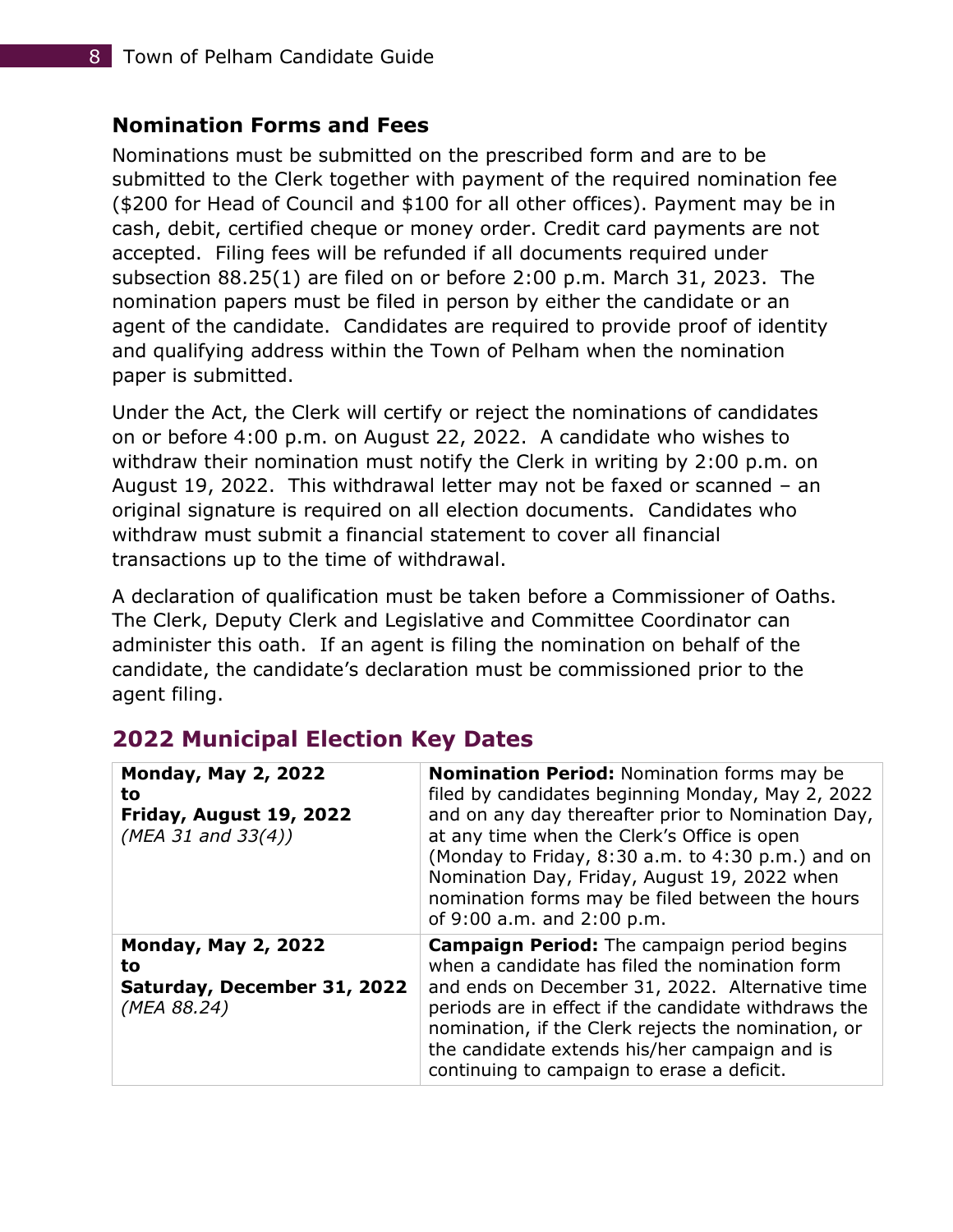| <b>Monday, May 2, 2022</b><br>to                                  | Third Party Advertising: Individuals,<br>corporations or trade unions may file with the                                                                                                                                                                                                                                          |  |
|-------------------------------------------------------------------|----------------------------------------------------------------------------------------------------------------------------------------------------------------------------------------------------------------------------------------------------------------------------------------------------------------------------------|--|
| Friday, October 21, 2022<br>(MEA 88.6)                            | Clerk to be a registered third party for the<br>election in the prescribed form. Restrictions                                                                                                                                                                                                                                    |  |
| <b>Sunday, July 31, 2022</b>                                      | apply as to who may register.                                                                                                                                                                                                                                                                                                    |  |
|                                                                   | Last Day for MPAC to Deliver the Preliminary<br><b>List</b>                                                                                                                                                                                                                                                                      |  |
| Friday, August 19, 2022<br>(MEA 31 and $33(4)$ )                  | <b>Nomination Day: Last day for filing</b><br>nominations. Nominations, in the Required<br>Form, filed on this date may only be filed<br>between the hours of 9:00 a.m. to 2:00 p.m.<br>Third Party Advertising: Filings for<br>registration accepted Monday, May 2, 2022 to<br>Friday, October 21, 2022.                        |  |
| Monday, August 22, 2022<br>(MEA 35; 37)                           | <b>Certification of Nomination Forms and</b><br><b>Acclamations:</b> The Clerk shall certify filed<br>nomination forms prior to 4:00 p.m.<br>Immediately after 4:00 p.m., the Clerk shall<br>declare any acclaimed eligible candidates to be<br>duly elected.                                                                    |  |
| Thursday, September 1, 2022<br>(MEA 23)                           | Voters' List: The Clerk shall make the list of<br>voters available to persons entitled. The list is<br>for election purposes only and, as such, viewing<br>will be supervised.                                                                                                                                                   |  |
| Thursday, September 8, 2022<br>to<br>Thursday, September 29, 2022 | Pelham Farmers' Market: Clerk's' Department<br>staff will be available at the Pelham Farmers'<br>Market each Thursday to provide an opportunity<br>for electors to check/confirm information and<br>make application to correct one's own<br>information. Voter Lookup Service will again be<br>available on the Town's website. |  |
| Thursday, September 1, 2022<br>to                                 | Revision to the Voter's List - Application to<br>Add, Remove or Correct One's Own                                                                                                                                                                                                                                                |  |
| Monday, October 24, 2022                                          | <b>Information:</b> Individuals may make application<br>to the Clerk requesting that their<br>name/information be added, removed or<br>corrected.                                                                                                                                                                                |  |
| Monday, October 24, 2022                                          | <b>Election Day: Voting opportunities will be</b><br>held between the hours of 10:00 a.m. and<br>8:00 p.m. Voting Locations will be<br>published and voter notification packages<br>provided.                                                                                                                                    |  |
|                                                                   | <b>Information with respect to Advance voting</b><br>opportunities and Special On Demand Mail<br>in Ballots will be brought to Council once<br>established by the Clerk.                                                                                                                                                         |  |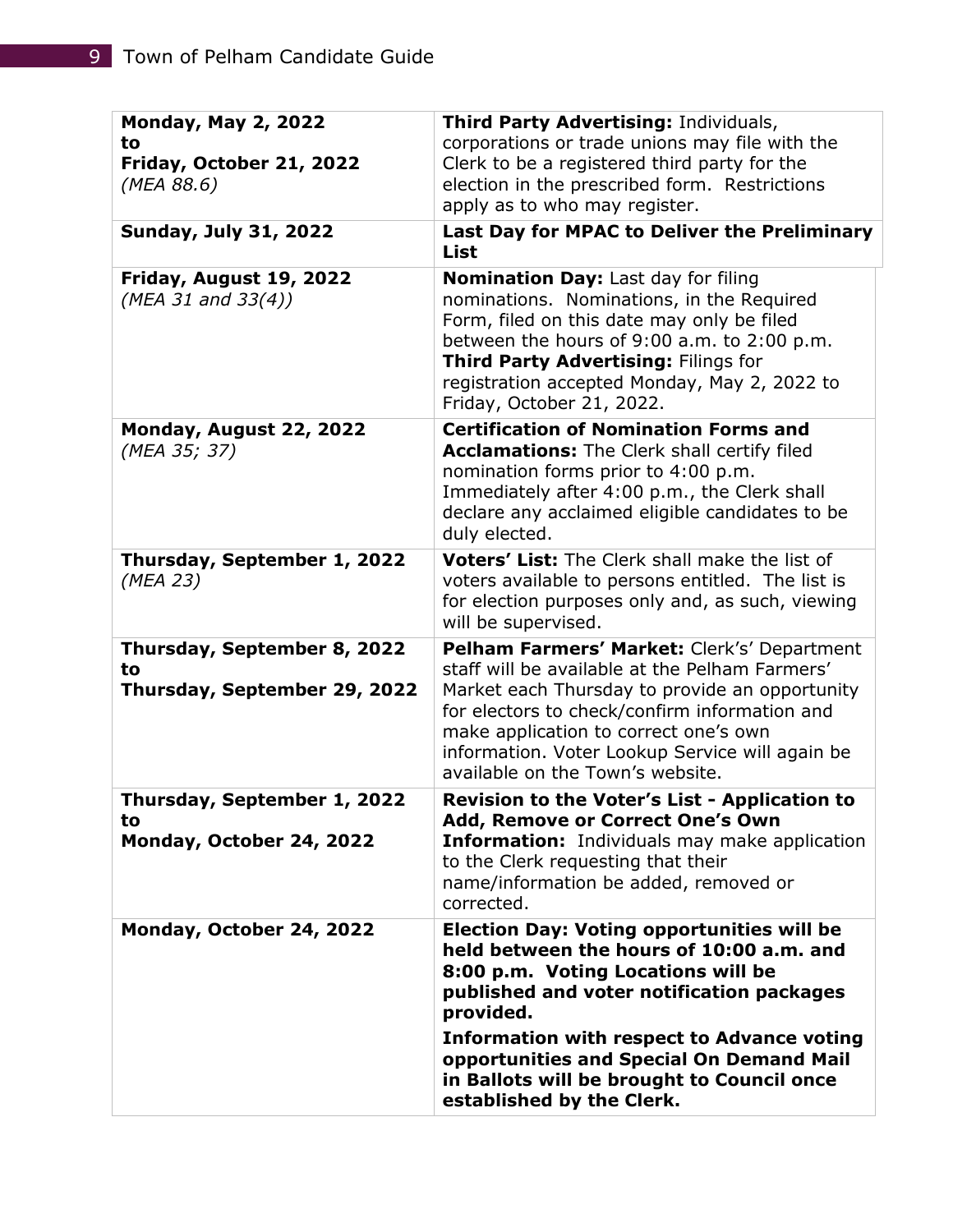| Tuesday, October 25, 2022     | <b>Declaration of Results:</b> The Clerk will declare<br>the results of the election of candidates and the<br>result of any vote upon a by-law or question "as<br>soon as possible after voting day". |  |
|-------------------------------|-------------------------------------------------------------------------------------------------------------------------------------------------------------------------------------------------------|--|
| Tuesday, November, 15 2022    | Term of Office Commences: Elected members<br>must take the oath of office prior to taking their<br>seat. Inaugural Meeting will be held November<br>21, 2022 at a time and place to be determined.    |  |
| Saturday, December 31, 2022   | <b>Campaign Period Ends: Deadline to provide</b><br>Clerk with written notification of deficit and<br>continuation of campaign. Candidates may file<br>financial information.                         |  |
| <b>Friday, March 31, 2023</b> | <b>Filing Date:</b> Deadline for filing financial<br>statements by 2:00 p.m. Penalties for non-<br>compliance may apply.                                                                              |  |

#### <span id="page-10-0"></span>**Offices to be Elected**

**Mayor:** One (1) to be elected at large within the Town of Pelham. The Mayor also serves as a Regional Councillor.

**Ward Councillors:** Six (6) to be elected, two from each of three wards: Ward One, Ward Two and Ward Three.

**Regional Councillor:** One (1) to be elected at large within the Town of Pelham to represent the Town at Niagara Regional Council.

**English Language Public School Board Trustee:** One (1) to be elected at large, shared between Pelham and Thorold. Nominations filed with Town of Pelham.

**English Language Catholic District School Board Trustee:** One (1) to be elected at large, shared between Grimsby, Lincoln, West Lincoln and Pelham. Nominations filed with Town of Grimsby.

**French Public School Board Trustee:** One (1) to be elected at large, shared between Fort Erie, Niagara Falls, Niagara-on-the-Lake, Pelham, Port Colborne, St. Catharines, Welland, Thorold and Wainfleet. Nominations filed with City of Welland.

F**rench Separate School Board Trustee:** One (1) to be elected at large, shared between Fort Erie, Pelham, Port Colborne, Wainfleet and Welland. At time of publishing, nominations filed with City of Welland.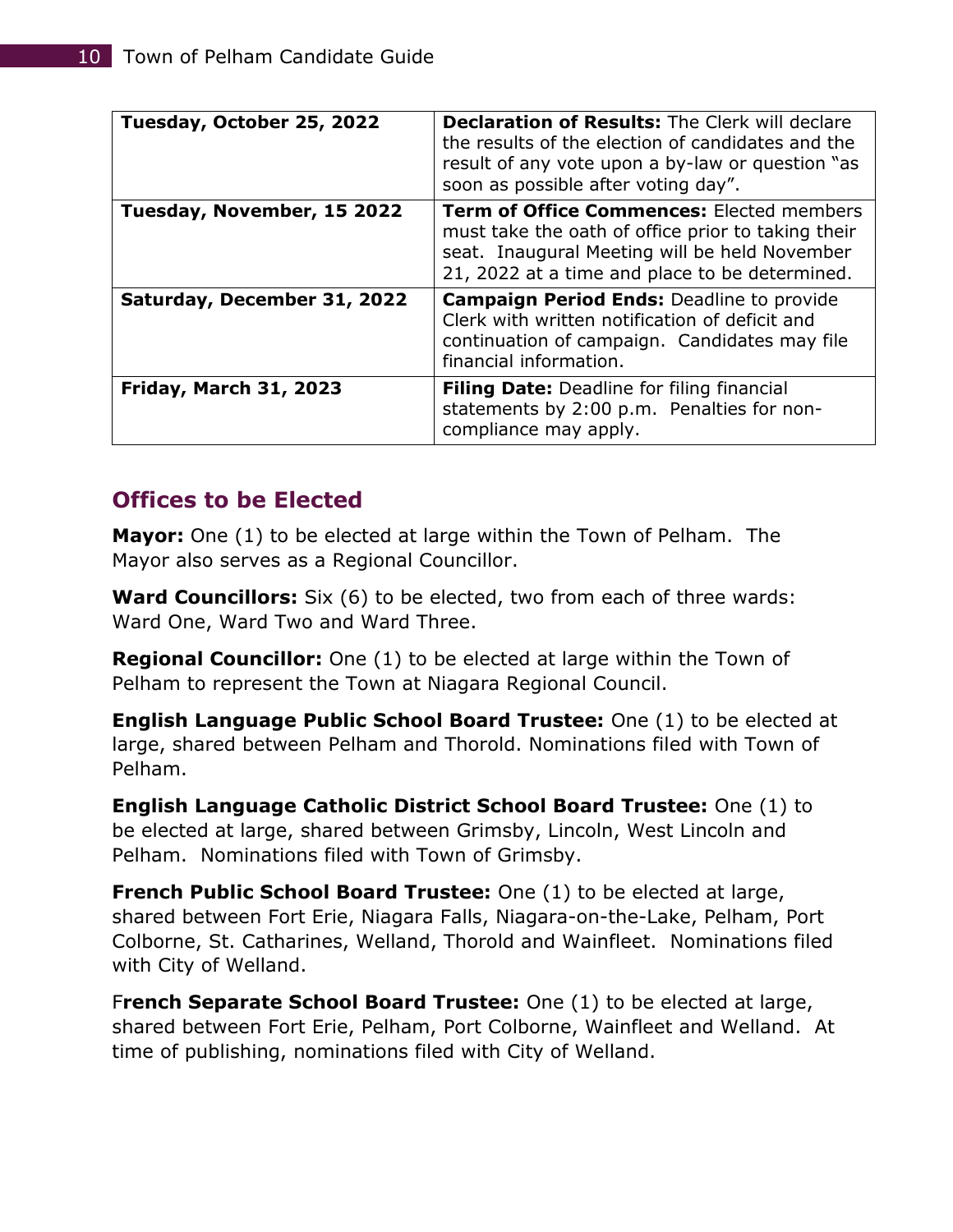#### <span id="page-11-0"></span>**Scrutineers**

Each candidate may appoint, in writing, any number of persons as are necessary to act as a Scrutineer to represent them at the voting place and to be present during the counting of the votes. Only one Scrutineer per candidate may be in the voting place for each vote tabulating machine. If a candidate enters the voting place, they are considered to be a Scrutineer.

Scrutineers must be appointed, in writing, and upon request shall show proof of their appointment to an election official. If no written proof is provided, the Scrutineer may be denied entry into the voting place by the Poll Supervisor. Forms are available from the Clerk for this purpose.

#### <span id="page-11-1"></span>**Rights and Privileges**

Candidates and Scrutineers have the following rights:

- To be present when ballot boxes and materials related to the advance voting and the ballot boxes and statement of the results on election day are being delivered to the Clerk;
- To enter the voting place 15 minutes before it opens and to inspect the ballot boxes and the ballots, and all other election documents but not so as to delay the opening of the voting place;
- To place their own seal on the ballot box after the close of voting on an advance vote so ballots cannot be withdrawn or deposited without breaking the seal;
- To sign the statement of the results of an election; and
- To place their own seal on the ballot box after the counting of the votes so that ballots cannot be taken out or deposited on Election Day.

Candidates and Scrutineers are prohibited from the following:

- Attempting, directly or indirectly, to interfere with how an elector votes;
- Attempting to campaign or persuade an elector to vote for a particular candidate;
- Displaying a candidate's election campaign material in a voting place, including vehicles that are parked at the voting location;
- Compromising the secrecy of the voting;
- Interfering or attempt to interfere with an elector who is marking a ballot;
- Obtain or attempting to obtain, in a voting place, any information about how an elector intends to vote or has voted; and
- Communicating any information obtained at a voting place about how an elector intends to vote or has voted.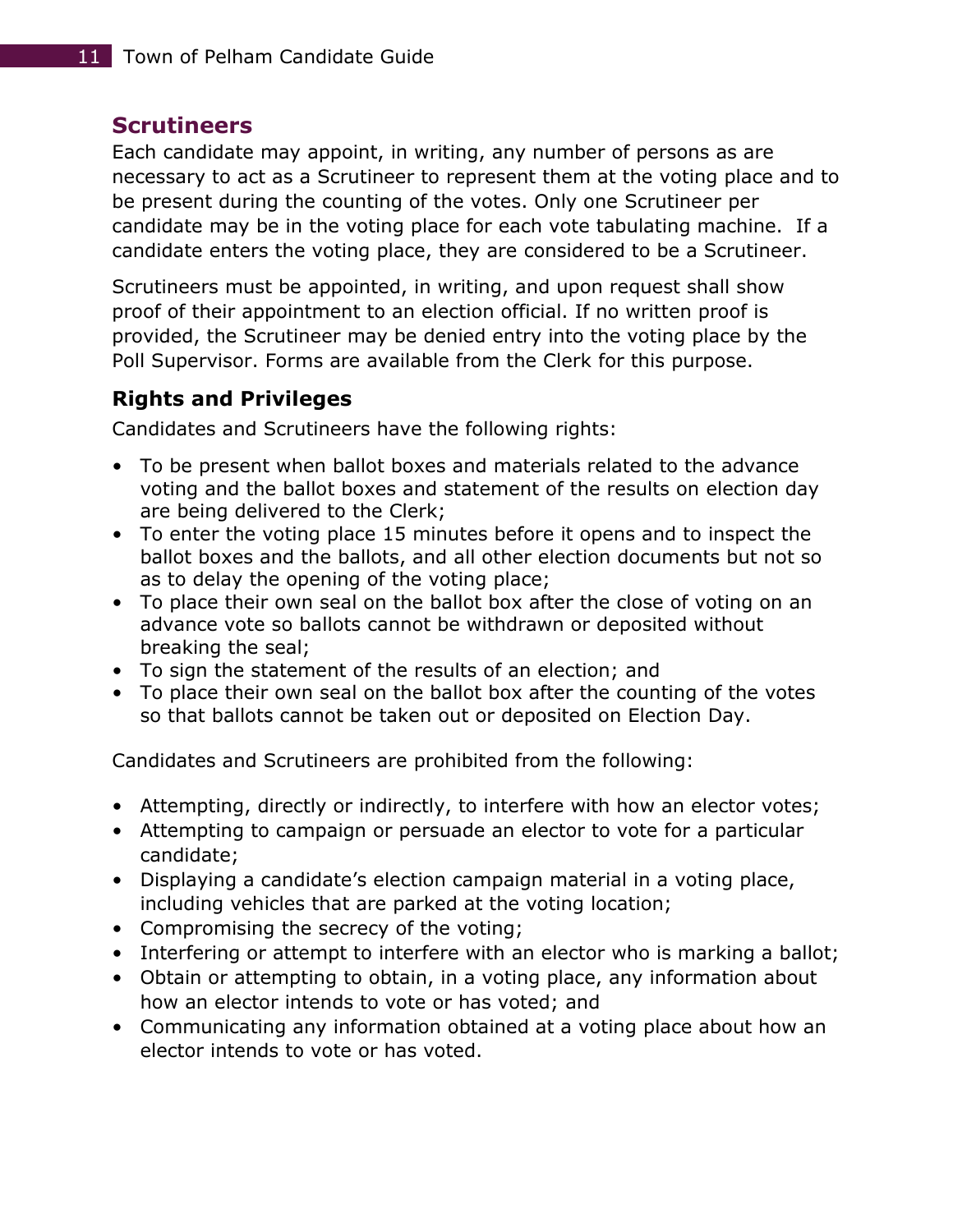### <span id="page-12-0"></span>**Sign Regulations**

Candidates should reference Town of Pelham By-law No. 3987(2018), being a by-law to regulate Election Signs within the Town of Pelham.

Additionally, By-law No. 122-2013, as amended, of the Regional Municipality of Niagara prohibits the placement of signs on Regional road allowances at any time. Any election signs will be removed from the road allowance of Regional Roads by Regional staff forthwith.

# <span id="page-12-1"></span>**Prohibition of Canvassing in Voting Places**

The Clerk is the lessee of the premises used as voting places. As the lessee of such premises, the Clerk does not permit electioneering of any nature in or on the premises used as a voting place on Election Day, and during any advance polls. The premises are deemed to include the entire building and property on which it is located.

Section 48(2) of the Act provides as follows:

"No person shall display a candidate's election campaign material or literature in a voting place."

The Poll Supervisor is instructed to remove forthwith from any voting place any material, campaign buttons, or literature of any nature which may be deposited therein. Periodic checks will be made by election staff throughout advance polls and on voting day. This includes campaign material visible in any vehicle. It is a candidate's responsibility to ensure their campaign team is aware of this and all election requirements.

#### <span id="page-12-2"></span>**Definition of Residence**

In determining the eligibility of electors, one must examine the meaning of residence. Provisions exist to allow for the homeless to be enumerated and vote.

Section 2 of the Act reads as follows:

"2(1) For the purposes of this Act, a person's residence is the permanent lodging place to which, whenever absent, he or she intends to return.

2(2) The following rules apply in determining a person's residence:

- 1. A person may only have one residence at a time.
- 2. The place where a person's family resides is also his or her residence, unless he or she moves elsewhere with the intention of changing his or her permanent lodging place.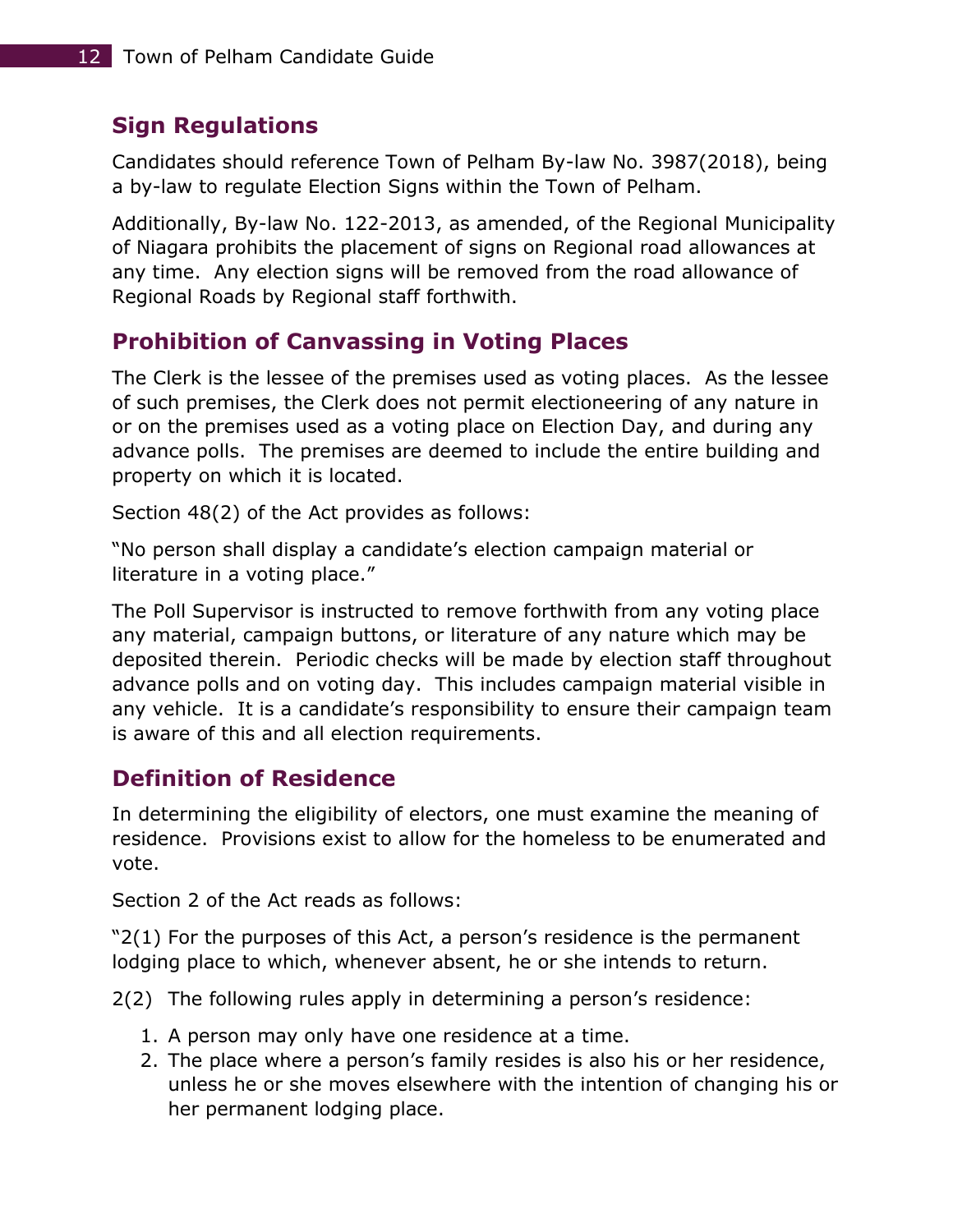3. If a person has no other permanent lodging place, the place where he or she occupies a room or part of a room as a regular lodger or to which he or she habitually returns is his or her residence."

There are specific exceptions for students who may have residences in two local municipalities at the same time.

#### <span id="page-13-0"></span>**Preliminary List of Electors**

The Preliminary List of Electors ("PLE") for the Town of Pelham is prepared by the Municipal Property Assessment Corporation ("MPAC") and forwarded to the Clerk.

Eligible electors are encouraged to check [www.voterlookup.ca](http://www.voterlookup.ca/) to ensure they are on the Voters' List and that their information is correctly entered.

#### <span id="page-13-1"></span>**Revision of the Preliminary List of Electors**

The PLE will be reproduced as the Voters' List by September 1, 2022. Applications for amendments to the Voters' List will be accepted by the Clerk commencing on September 1, 2022 and ending at 8:00 p.m. on Election Day.

# <span id="page-13-2"></span>**Special on Demand Vote by Mail**

Electors may request a Special On Demand Vote By Mail Kit to allow them to cast a ballot without attending a voting location in person.

Qualified electors who have registered for an On Demand Special Ballot will receive an On Demand Special Ballot Kit via Canada Post regular mail service or in-person pickup. All electors are required to sign the declaration on the registration form which will serve as identification. On Demand Special Ballot Registration forms are available in the Clerk's Department, Town of Pelham Municipal Office, 20 Pelham Town Square, Fonthill, or [www.pelham.ca.](http://www.pelham.ca/)

All On Demand Special Ballots included in the Special Ballot Kits must be returned either by in-person drop off, Canada Post first class mail or deposited into one of the "Ballot Return Stations" located at the Town of Pelham Municipal Building, 20 Pelham Town Square, Fonthill, Meridian Community Centre, 100 Meridian Way or at the Lincoln Pelham Union Library Maple Acre Branch, 781 Canboro Road, Fenwick, during regular branch hours. On Demand Special Ballot returns will not be accepted at any of the voting poll locations or at advance polls.

Ballots not received by 8:00 p.m. on October 24, 2022 will not be counted and electors who received an On Demand Special Ballot Kit but no ballot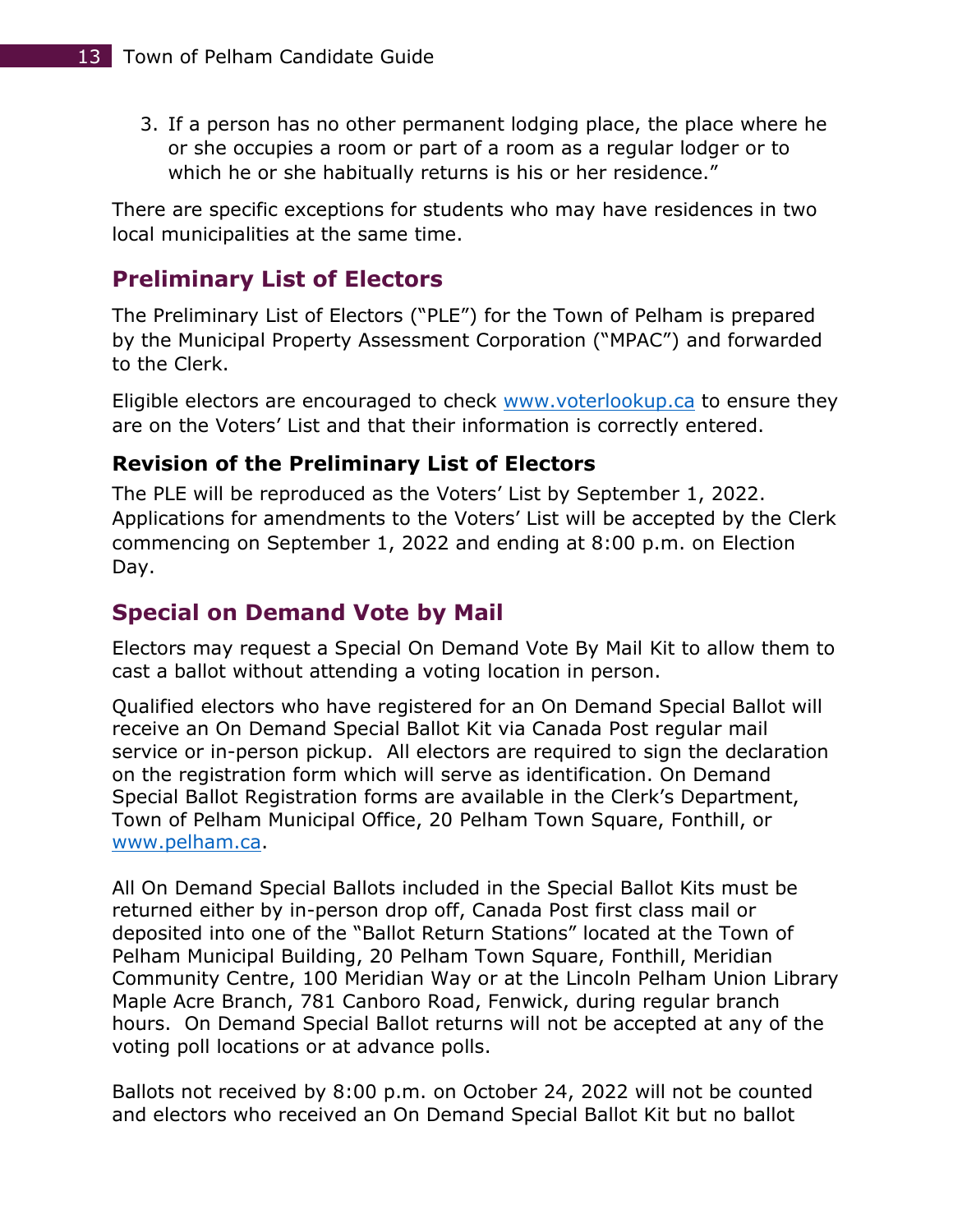returned, or ballots returned late, will be marked on the VoterView system using the "Unrecord" process.

The Miclette Room at the Town of Pelham Municipal Office will be established as the Special Ballot counting centre, together with the advance vote tabulation. Only the Clerk and election officials, certified candidates or authorized scrutineers will be permitted to remain in the Miclette Room. Special Ballot on Demand ballots will be tabulated beginning at 6:00 p.m.

Please refer to the On Demand Special Ballot Procedure for additional information.

# <span id="page-14-0"></span>**Advance Voting Opportunities**

Advance votes will be held at the following locations on the dates and times indicated below:

| Saturday, October 1, 2022                             | Pelham Fire Station #2                                                    | All Wards; All Polls                          |
|-------------------------------------------------------|---------------------------------------------------------------------------|-----------------------------------------------|
| 10:00 a.m. $-8:00$ p.m.                               | 766 Welland Road                                                          | <b>Advance Voting</b>                         |
| Saturday, October 15, 2022<br>10:00 a.m. $-8:00$ p.m. | Pelham Meridian<br>Community Centre -<br>Accursi Room<br>100 Meridian Way | All Wards; All Polls<br><b>Advance Voting</b> |
| Tuesday, October 18, 2022                             | Old Pelham Town Hall                                                      | All Wards; All Polls                          |
| 10:00 a.m. $-8:00$ p.m.                               | 491 Canboro Road                                                          | <b>Advance Voting</b>                         |

# <span id="page-14-1"></span>**Election Day**

Election Day is Monday, October 24, 2022. Voting places will be open from 10:00 a.m. to 8:00 p.m.

#### <span id="page-14-2"></span>**Voting Locations**

Below is a list of polling stations for the 2022 Municipal Election:

| Monday, October 24, 2022<br>10:00 a.m. $-8:00$ p.m. | Pelham Fire Station #3<br>2355 Cream Street                               | Ward One; Polls 01,<br>02, 03             |
|-----------------------------------------------------|---------------------------------------------------------------------------|-------------------------------------------|
|                                                     | Pelham Fire Station #2<br>766 Welland Road                                | Ward One; Polls 04,<br>05, 06, 07, 08, 09 |
|                                                     | Pelham Fire Station #1<br>177 RR 20                                       | Ward Two; Polls 10,<br>11, 12, 13         |
|                                                     | Pelham Meridian<br>Community Centre -<br>Accursi Room<br>100 Meridian Way | Ward Two; Polls 14,<br>15, 16, 17, 18     |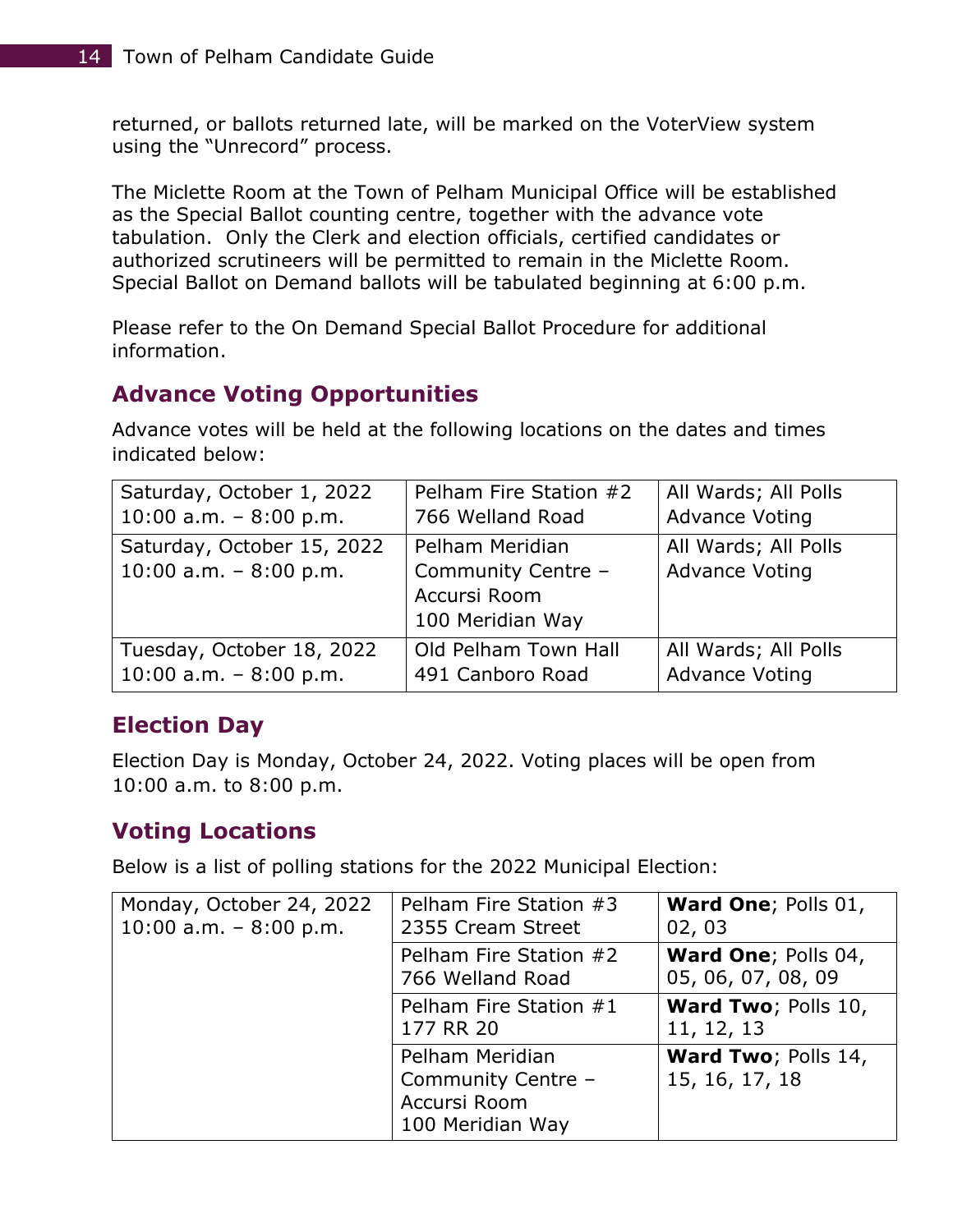|                                                       | Pelham Friends Church<br>940 Haist Street                     | <b>Ward Three; Polls 19,</b><br>23, 27                   |
|-------------------------------------------------------|---------------------------------------------------------------|----------------------------------------------------------|
|                                                       | Pelham Meridian<br>Community Centre - Gym<br>100 Meridian Way | <b>Ward Three; Polls 20,</b><br>21, 22, 24, 25, 26       |
| Monday, October 24, 2022<br>$6:00$ p.m. start         | <b>Town Hall</b>                                              | <b>All Wards; All Polls</b><br><b>Vote By Mail</b>       |
| Monday, October 24, 2022<br>$9:00$ a.m. $-12:00$ p.m. | Lookout Ridge Retirement<br>Community                         | <b>Ward Two</b><br><b>Institutional Voting</b><br>Only   |
| Monday, October 24, 2022<br>$1:30$ p.m. $-3:30$ p.m.  | Shorthills Villa Retirement<br>Community                      | <b>Ward Two</b><br><b>Institutional Voting</b><br>Only   |
| Monday, October 24, 2022<br>$9:00$ a.m. $-11:00$ a.m. | <b>Woodlands of Sunset</b><br>Home for Aged                   | <b>Ward Three</b><br><b>Institutional Voting</b><br>Only |

#### <span id="page-15-0"></span>**Voter Information Notification**

Pursuant to the Act, the Clerk will advise each resident elector of the date and time of voting, including advance voting, and of the location of the voting place at which that elector is to vote by mailing a notice of the date and time of voting and of the location of such voting place, which notice shall be directed to all the electors at that address. Voter Information Notifications (VIN) will be mailed through Canada Post during the fall of 2022.

#### <span id="page-15-1"></span>**Elector Absence from Work**

An elector is entitled to have three consecutive hours to vote on Election Day. If an elector's normal hours of employment are such that they would not have three consecutive hours to attend the polls, the employer must allow them to be absent, and the absence shall be timed to suit the employer's convenience as much as possible. For example, if an employee is scheduled to work from 10:00 a.m. to 7:00 p.m., the employee must be permitted to either begin the shift at 1:00 p.m. or leave work by 5:00 p.m.

#### <span id="page-15-2"></span>**Form of Ballots**

The Town of Pelham uses a full composite ballot. Each elector receives one composite ballot which contains all ballots for every office for which they are entitled to vote. There will be different ballots for public school electors, separate school electors and for French language public and separate school